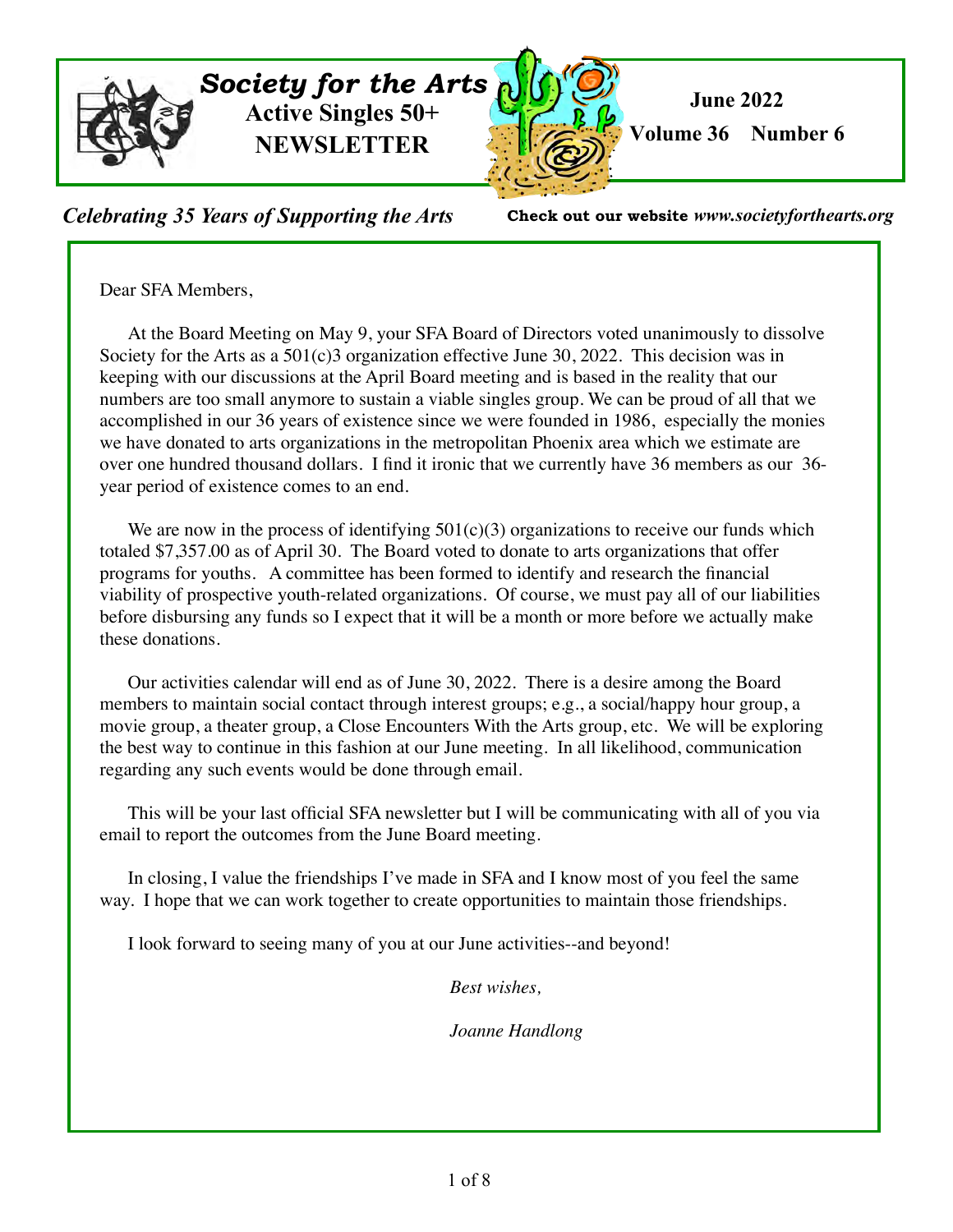# *Society for the Arts*

Active Singles 50+

# **Administration**

# *Officers*

**President** *Joanne Handlong* justjo34@gmail.com **Vice President Jerry Crow** jerry.crow@computer.org

**Secretary Vacant**

**Treasurer Vacant Board Members / Chairs \*\*Denotes non-Board members**

**Book Club \*\***Barbara Rosen, babeandkit@aol.com

**Close Encounters With the Arts**  Carole Sobel, cesobel@gmail.com

**Culinary Lunch** Various Hosts

**Financials, Data Base** \*\*Bob Hurni, bhurni@aol.com

**Marketing** Sue Ruttenberg, sue.ruttenberg@gmail.com

**Membership**  Judith Brooks, jabrooks49@yahoo.com

**Movies & Dinner** Bill Plank, bill.408@hotmail.com Carole Sobel, cesobel@gmail.com

**Website/SFA Express \*\***Betty Sayers, bsayers@cox.net

**Socials/Happy Hour Coordinator** Julie Taylor, azjutay@aol.com

**Special Assignment** Marcia Weinroth, thenewme3210@aol.com

# **Has your Address, Email or Phone Changed?**

Email the new info to justjo34@gmail.com, and to Bob Hurni,  $\frac{\text{bhurni}}{\text{a} \cdot \text{a} \cdot \text{b} \cdot \text{b} \cdot \text{b}}$  If you do not have email access, send the information to our P.O. Box.



**Happy Birthday**  to these SFA Members born in June

> Nancy Bradley Judith Brooks Nancy Salsbury

Did we miss listing your birthday? Send an email to justjo34@gmail.com and we'll correct our records.



### **Mail your event payments to:**

**SFA Treasurer P.O. Box 6171 Scottsdale, AZ 85261**

Make checks payable to "Society for the Arts" and write the name of the event in the memo section.

# **or Use PayPal**

Go to www.societyforthearts.org, and click on the PayPal link on the Calendar page. You can use your credit card here.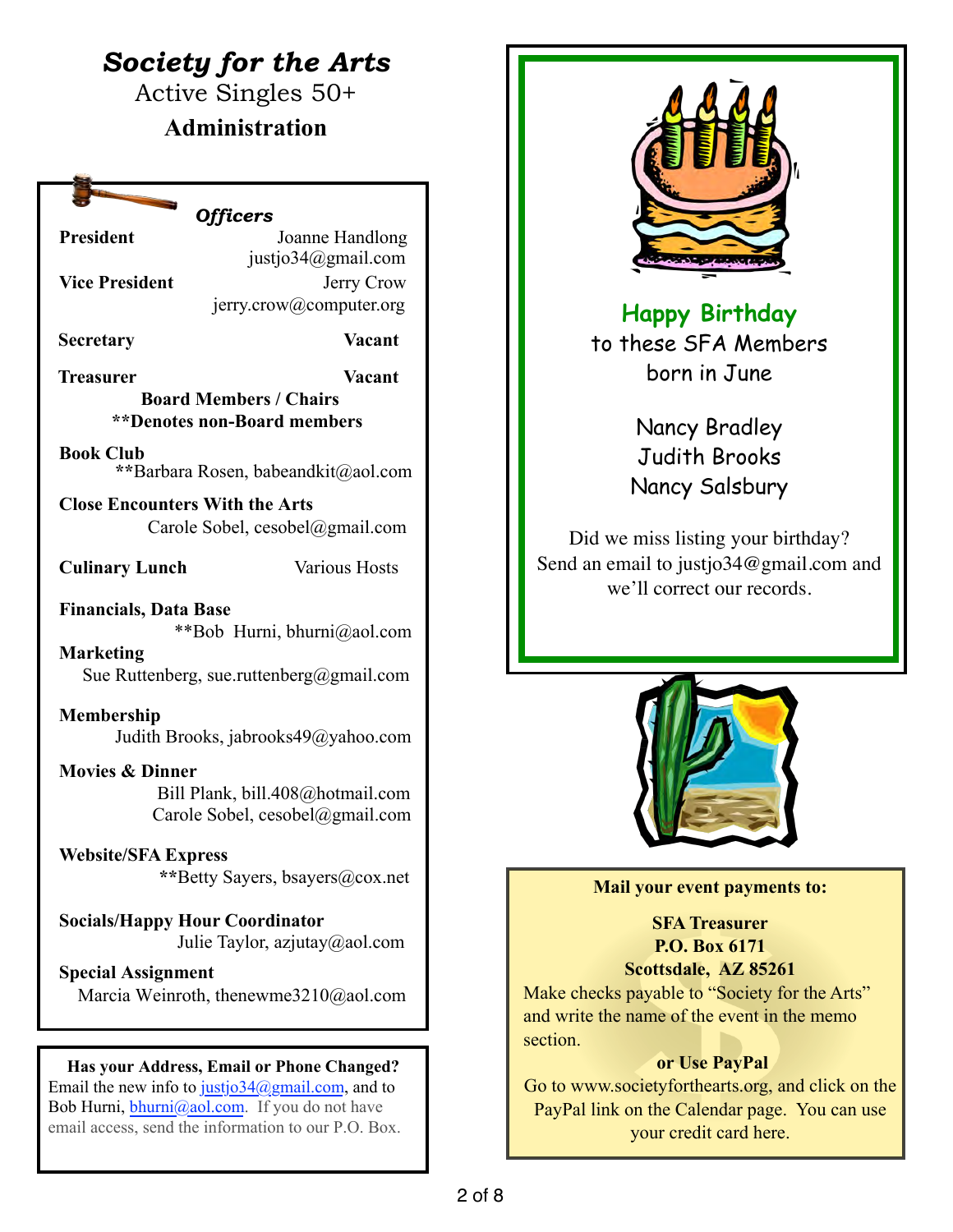# *JUNE ACTIVITIES*

**NOTE: All members and guests must be fully vaccinated for Covid-19 in order to attend Society for the Arts in-person activities.** 

# **BOOK CLUB -** *Changed from May 23* **Monday, June 6, 12:30 PM**



Our May Book Club Meeting has been moved to June 6. We will be discussing *"Midnight* 

*RSVP BY 6/3*

*Library* by Matt Haig. The meeting will be held at Barbara's place and she will be serving lunch at 12:30 PM. She plans to serve shrimp,

pasta,veggies, fruit, and dessert—Yummy! Marcia will be the facilitator for the novel. The premise of the book is summarized as follows: "Somewhere out beyond the edge of the universe is a library that contains an infinite number of books, each one the story of another reality. One tells the story of your life as it is, along with another book for the other life you could have lived if you had made a different choice at any point in your life. While we all wonder how our lives might have been, what if you had the chance to go to the library and see for yourself? Would any of these other lives truly be better?" In *"The Midnight Library,"* Nora Seed finds herself faced with this decision. Faced with the possibility of changing her life for a new one, following a different career, undoing old breakups, realizing her dreams of becoming a glaciologist; she must search within herself as she travels through the Midnight Library to decide what is truly fulfilling in life, and what makes it worth living in the first place. **RSVP** to babeandkit@aol.com **by Friday, June 3.** Directions will be given to those who RSVP.

# **NOTE**

The June Book Club Meeting will be held on June 27. The book to be discussed is "The Happiest Man on Earth" by Eddie Jaku. The book is about 208 pages in length. Barbara Rosen will facilitate. Details on page 4 of this newsletter.

# **CULINARY LUNCH Friday, June 10, 1:00 PM** *RSVP BY 6/7*



*Seasons 52* (in the Biltmore Shopping Center), 2502 E. Camelback Rd.,

Phoenix, (602) 840-5252 - *Seasons 52* is an American fresh grill that offers fresh, seasonal dishes served in a casual and sophisticated atmosphere and a wine bar offering 52 wines by the glass. Their menu changes with the season to feature 100% fresh produce, and they oak-fire grill and brick oven roast (without a fryer in sight) so everything is full of flavor and naturally lighter. They have a wide variety of choices on both a lunch and an all day menu that include flatbreads, soups, salads and entrees. Save



room for dessert which are mini indulgences such as coconut cream pie, peanut butter torte, raspberry chocolate chip cannoli, key lime pie, and more. Hosted by Joanne Handlomg. Make your reservation by contacting her at

[justjo34@gmail.com,](mailto:justjo34@gmail.com) or (480) 296-8512, **by Tuesday, June 7** . [https://www.seasons52.com/](%22) [locations/az/phoenix/phoenix/4517](%22)

# **THEATER**

# **Saturday, June 11, 2:00 PM** *RSVP BY 5/23*

only by greed and selfishness. Post-show dinner C *The Curious Savage* by John Patrick **(Comedy)** – Presented by Don Bluth Theater,\* **8989 E. Via Linda, #118, Scottsdale**, (480) 314-0841 - In this heartwarming comedy, Mrs. Savage, an elderly widow, inherits a fortune which she intends to give away to people who wish to pursue their "foolish dreams," but her stepchildren strongly object. In an effort to secure the money, they commit her to a sanatorium where she befriends a lovely group of misfits. It is among the gentle residents there that she finds her true family. We find that the neglected virtues of kindness and affection have not been entirely lost in a world that seems motivated at times at Gabriella's Contemporary American Cuisine,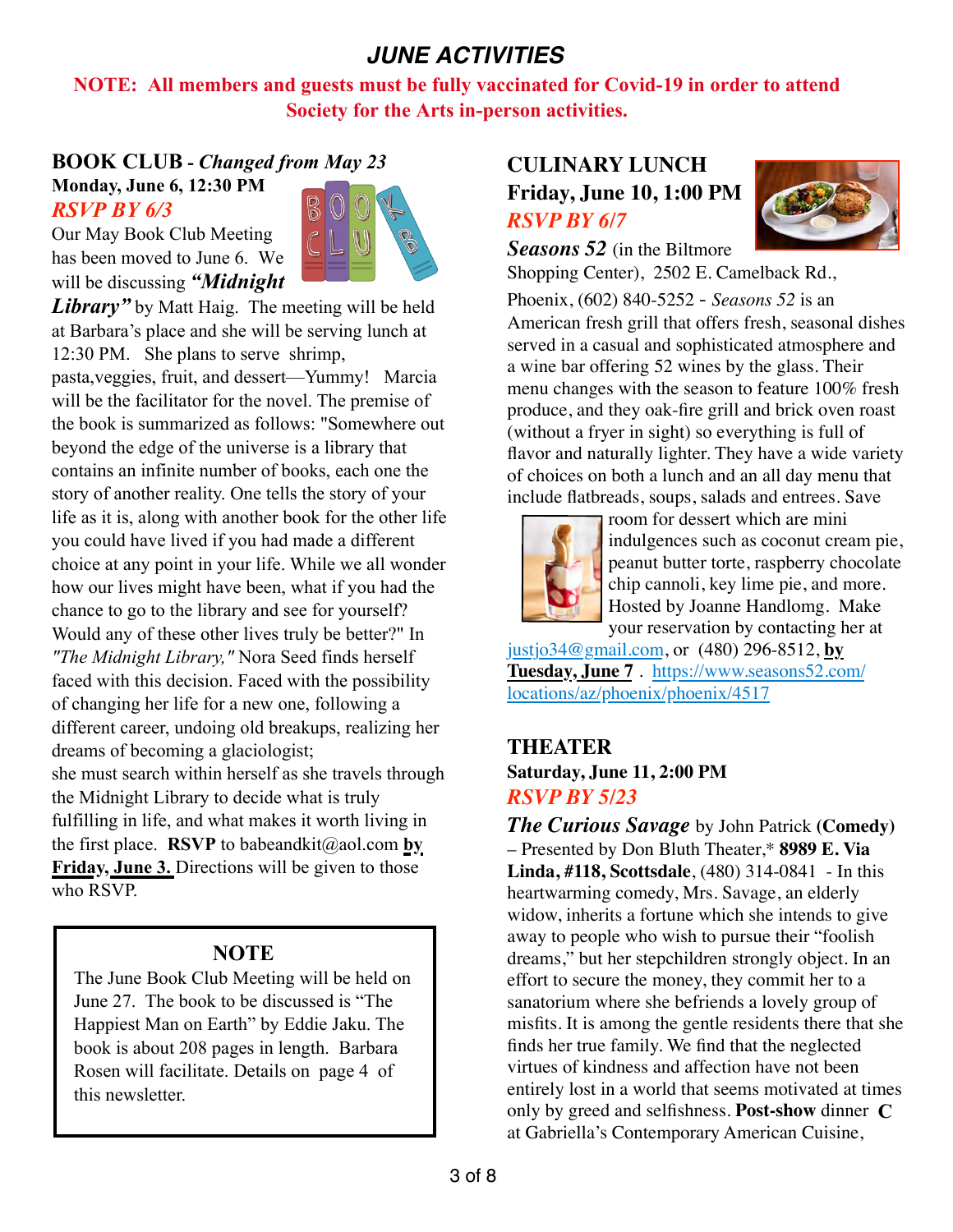# *JUNE ACTIVITIES*

**NOTE: All members and guests must be fully vaccinated for Covid-19 in order to attend Society for the Arts in-person activities.** 

# **SOCIAL - ART WALK Thursday, June 16, 4:00 PM - 6:00 PM** *RSVP BY 6/14 MALEE'S THAI BISTRO*,

7131 Main St, Scottsdale, 480-947-6042. Long-time favorite for authentic Thai food in Old Town. Reduced prices on appetizers and small plates, beer, wine and cocktails. Happy



Hour prices in



effect until 6:00 PM. You can follow-up the social with the Scottsdale Art Walk which takes place year-round along Main Street and Marshall Way. Member

galleries open their doors and show off the work of the Southwest's outstanding artists. Weather permitting, stroll along and enjoy scenic courtyards, bubbling fountains and dramatic statues. Hosted by Jerry Crow. Please **RSVP by 6/14** to Jerry Crow,

jerry.crow@computer.org.

# **BOARD MEETING Monday, June 20, 1:00 PM**  *RSVP BY 6/18*

The SFA Board of Directors will meet at **Denny's Restaurant, 3315 N. Scottsdale Road, Scottsdale,** 



**(480) 946-4754.** The meeting will be in the private room in back of the main dining room. We will order lunch from the menu and start the meeting at 2:00 PM. All SFA members are

invited to attend this meeting. Topics will include the distribution of SFA funds to  $501(c)(3)$  youth-centered arts organizations, and how we could continue with social groups following the dissolution of SFA. Please **RSVP** to Joanne Handlong,

justjo34@gmail.com, or (480) 296-8512 **by 6/18.**  The agenda for the meeting will be sent to all SFA members by June 17.

### **MOVIES WITH CAROLE & BILL**





### *RSVP BY 6/19*

The movie group goes to the cinema once a month on a Tuesday and only to movie theaters with reserved seating: Camelview at Fashion Square; Esplanade at the Biltmore; Roadhouse Cinema at Talking Stick. The theater will be chosen based on the movie selected. On the morning of the event our host, Carole Sobel, will check the theater website. If more than half the seats have been sold, the event will be canceled. All information will be emailed to members on June . The group will go to a nearby restaurant for dinner after the show. Please note: You must **RSVP** to [cesobel@gmail.com](mailto:cesobel@gmail.com) **by June 19 to receive the informational email.**

# **BOOK CLUB**

### **Monday, June 27, 1:00 PM** *RSVP BY 6/25*

We will be discussing *"The Happiest Man on Earth"*  by Eddie Jaku. Barbara Rosen will be the facilitator. Heather Morris, #1 New York Times bestselling author of "The Tatooist of Auschwitz" had this to say about this book: "A beautifully told, poignant story that should become required reading. Thank you, Eddie, for sharing your story of courage, resilience, kindness, and love. Your book is our tonic, our medicine, our hope for living the happiest life we can." — Eddie Jaku, OAM, was born Abraham Jakubowicz in Germany in 1920. In World War II. Eddie was imprisoned in Buchenwald and Auschwitz concentration camps. Against unbelievable odds, Eddie found the will to survive. In 1945, he was sent on a death march but escaped. He was rescued by Allied soldiers at the end of World War II. Overwhelmingly grateful, he made a promise: he would smile every day in thanks for the precious gift he was given and to honor the six million Jews murdered by Hitler. In 1950 he moved with his family to Australia, where he lived and fulfilled that promise until his death in October 2021 at the age of 101. **RSVP** to Barbara, **babeandkit**(a) aol.com for location information **by June 25.**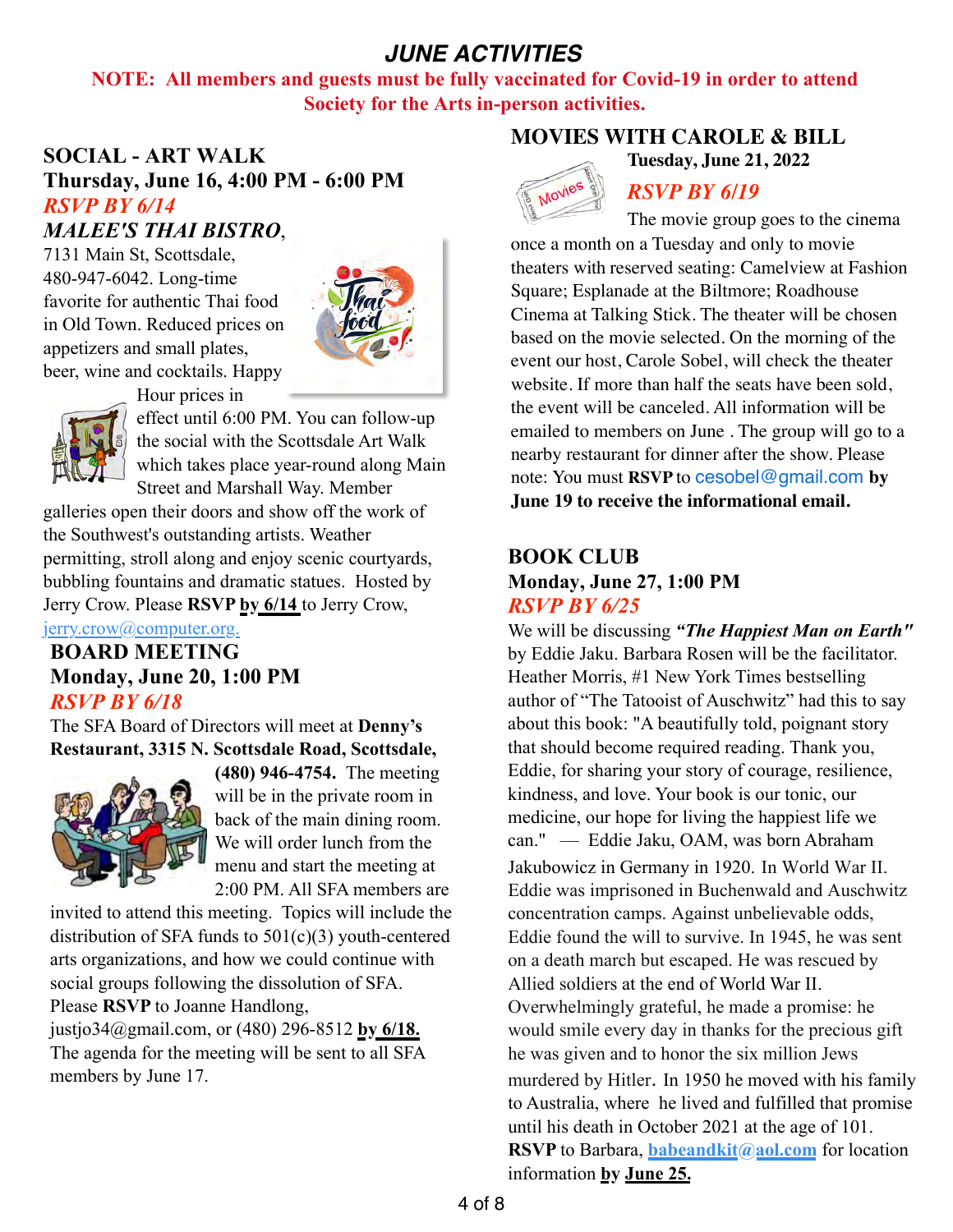# *June ACTIVITIES*

**NOTE: All members and guests must be fully vaccinated for Covid-19 in order to attend Society for the Arts in-person activities.** 



# **CLOSE ENCOUNTERS WITH THE ARTS Thursday, June 30 at 4:00 PM** *RSVP BY 6/13*

# *Limited to 15 people\**

**The Scottsdale Selfie Museum and**  Photography Studio, 11111 North Scottsdale Road, Suite 120A, Scottsdale, (located in the vicinity of Scottsdale Rd. and Shea Blvd), 480-359-5474



Our last activity as the official Society for the Arts organization will be to provide an opportunity for souvenirs for a group of 15 SFA members (the maximum allowed for a group) to participate in a one hour session at a one-of-a-kind indoor photography studio. There are interactive and immersive staged rooms and backdrops designed for you to take your most unique selfies. You may bring a few different outfits and there are private dressing rooms for you to use. Bring your phone or camera and take photos of your friends alone or in groups. SFA will cover the cost. We will go to a nearby restaurant TBD for happy hour/dinner following the event. **RSVP to Carole Sobel at cesobel@gmail.com, or (602) 595-4400 by June 13. First come-first served!** NOTE: If we have more than 15 respond, we will try to schedule another contiguous one-hour session, contingent upon availability. More info at: https://scottsdaleselfie.com/





 We are so happy that Barbara Rosen has returned to us from Texas. She surprised the Board during its May 9 meeting with a "grand" entrance just as the meeting was getting started. With her new hair color and style (naturally gray and great look), some of us didn't recognize her until she spoke. She still has that New York sound; that Texas drawl didn't permeate it! Barbara is living in Scottsdale again and we look forward to continuing to socialize with her post-SFA. Welcome "home", Barbara!

 Six SFA members, including me, took advantage of free tickets to hear the Scottsdale Philharmonic perform on Sunday, May 15, at the Scottsdale Center for the Arts. It was a wonderful concert. The sound of the orchestra is so dynamic under the baton of Dimitry Polyakov, a young, personable, awardwinning symphonic and operatic conductor from Russia. The program was classically oriented with a guest pianist but also a soprano soloist who sang "Somewhere Over the Rainbow" with an absolutely spellbinding voice. Afterwards, we enjoyed dinner at AZ 88. (See picture on page 6.)

 Another six of us were disappointed when Ballet Arizona had to cancel its May 18-22 performances of "An Evening at Desert Botanical Garden" due to an outbreak of COVID among the dancers. We had tickets for the May 18 performance. We will get a refund as we chose not to reschedule for various reasons. COVID is still with us, unfortunately, and we hope the dancers will recover quickly.

 You might want to head to Old Town Scottsdale on Thursday evening, June 9, for the "June Days" ArtWalk. We weren't aware of this Golden Palette ArtWalk event when we planned the calendar for June so didn't include it. You can still take advantage of the opportunity to stroll and savor the art and the refreshments being served up at the various galleries that night. See page 8 of this newsletter for a full description of this non-SFA event.

*The End*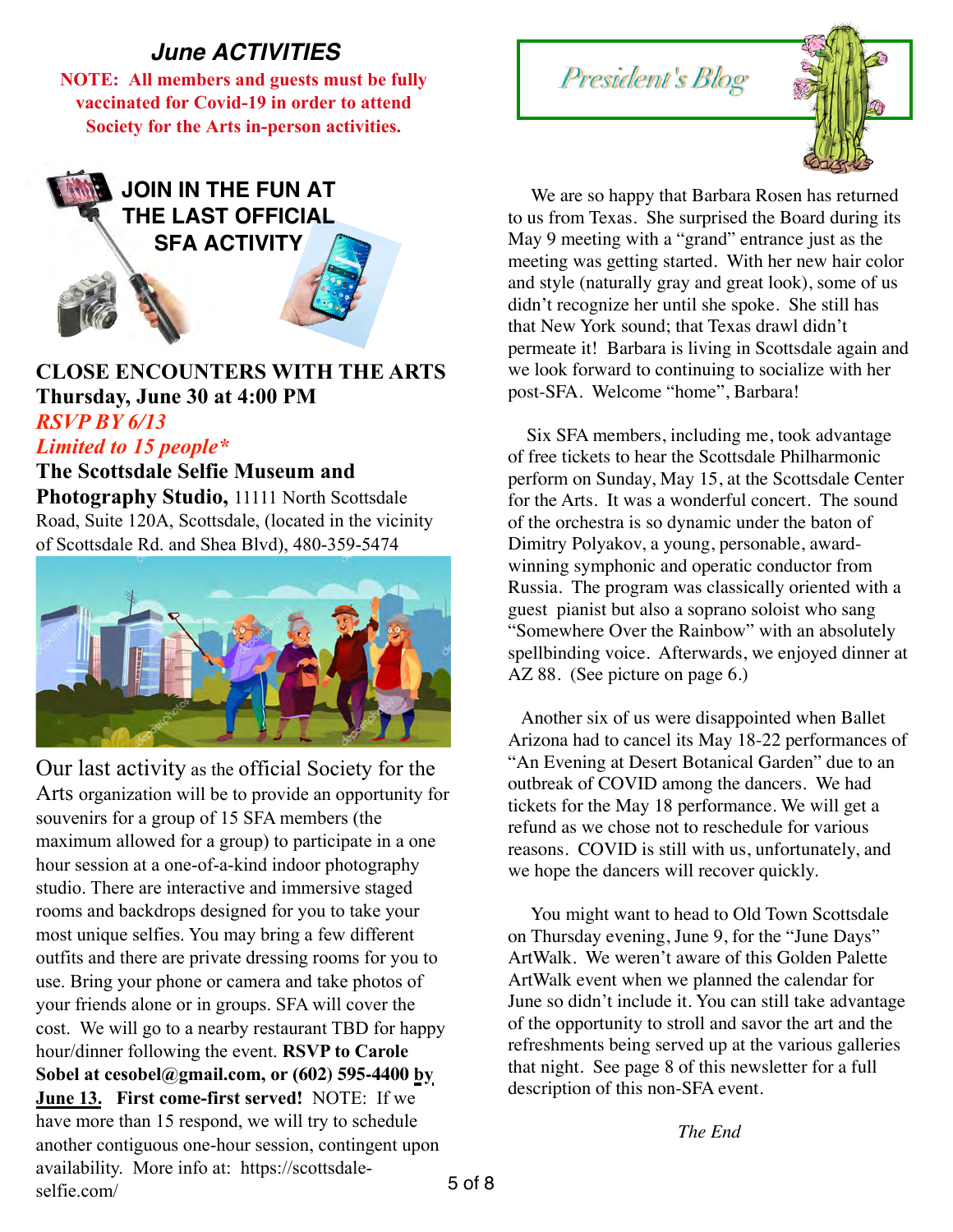

### *Looking good ladies!*

An enjoyable dinner at AZ 88 on the Civic Center mall followed the Scottsdale Philharmonic concert on May 15. From left: Paula Dow, Joanne Handlong, Linda Dorethy, Marcia Weinroth, and Ellen DuBiel. Nancy Crimmings also attended the concert but could not stay for the post-show dinner.





### *Culinary Lunch at Paul Martin's American Grill*

We had our own private alcove and a very attentive waiter for our Culinary Lunch at Paul Martin's on May 6. Marcia Weinroth chose the venue and hosted the event. Nine of us enjoyed the ambiance and the good food. From left: Joanne Handlong, Marcia Weinroth, Gene Bonnett, Julie Taylor, Nancy Salsbury, Linda Dorethy, Sheila (guest of Marcia), and Jerry Crow. Bill Boring took the picture.



Couldn't help but share this great picture of Ellen DuBiel and Marcia Weinroth at the AZ 88 dinner on May 15—Two very photogenic ladies enjoying an evening of music, food, and friendship.

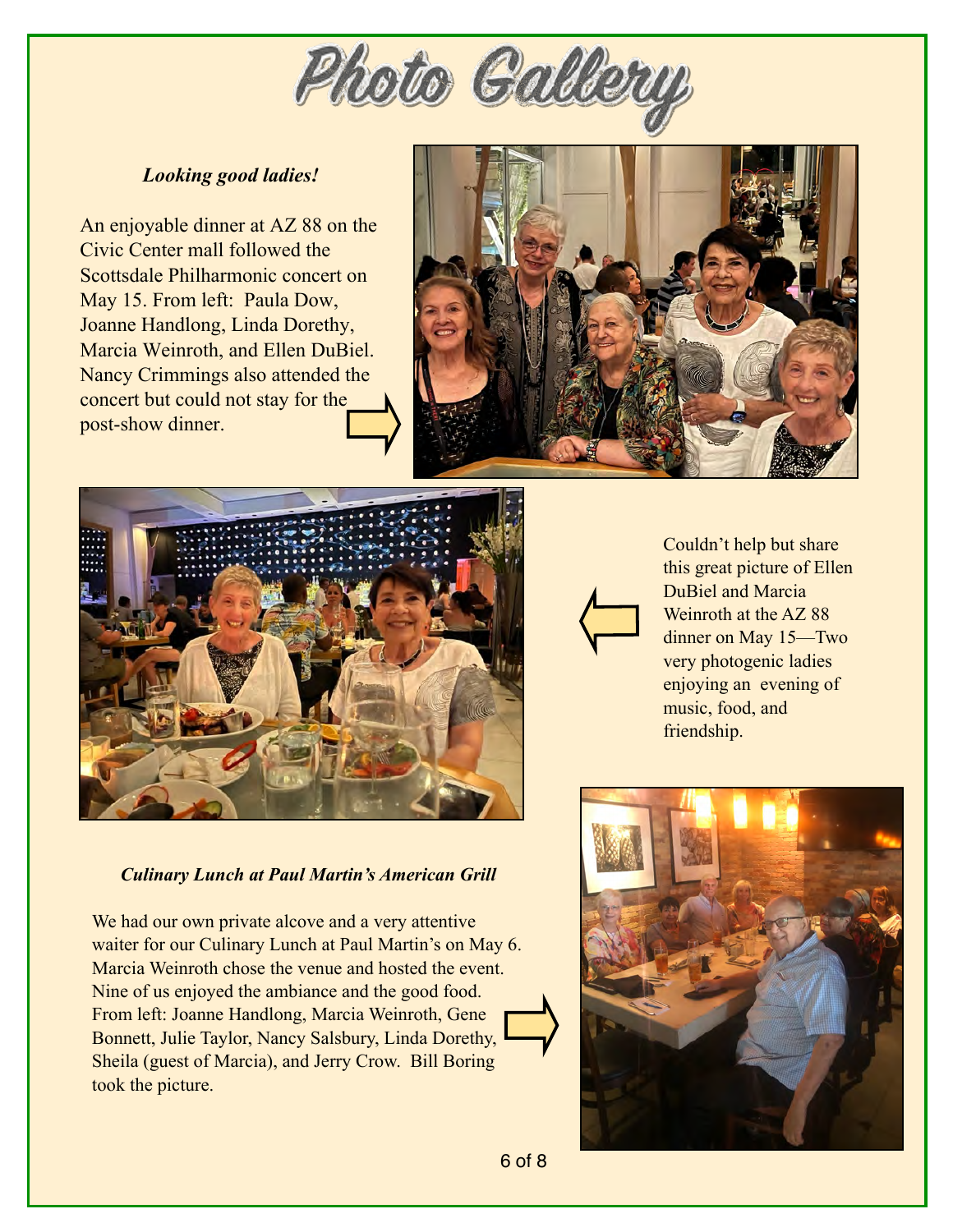Society for the Arts P. O. Box 6171 Scottsdale, AZ 85261



# Website: www.societyforthearts.org

The mission of the Society for the Arts is to raise money through social events and fundraising to benefit the arts in the greater Phoenix area. Founded in 1986, Society for the Arts is a 501c(3) organization.

| <b>JUNE 2022</b> |                            |                |     |                           |                                           |         |
|------------------|----------------------------|----------------|-----|---------------------------|-------------------------------------------|---------|
| Sun              | Mon                        | Tue            | Wed | Thu                       | Fri                                       | Sat     |
| 29               | 30                         | 3              |     | $\overline{2}$            | 3                                         | 4       |
| 5                | 6<br><b>Book Club</b>      | $\overline{ }$ | 8   | 9                         | $\overline{\big }\big $<br>Culinary Lunch | Theater |
| 12               | 13                         |                | 15  | 16<br>Social              | 7                                         | 8       |
|                  | 20<br><b>Board Meeting</b> | 21<br>Movies   | 22  | 23                        | 24                                        | 25      |
| 26               | 27<br><b>Book Club</b>     | 28             | 29  | 30<br>Close<br>Encounters |                                           |         |

# **THE END**